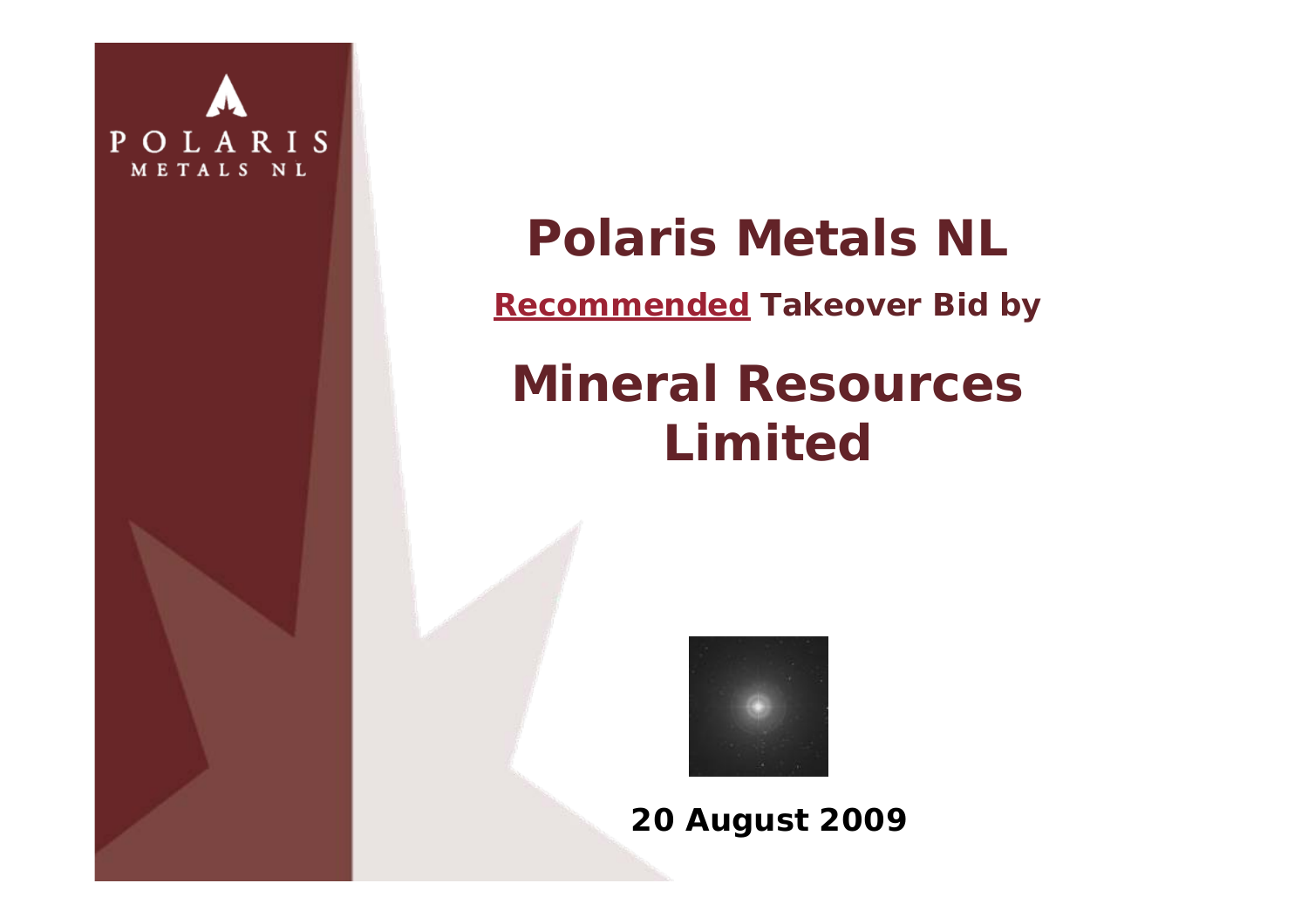## **DISCLAIMER & IMPORTANT MESSAGE**

This presentation has been prepared by Polaris Metals NL ("Polaris" or the "Company"). It should not be considered as an offer or invitation to subscribe for or purchase any securities in the Company or as an inducement to make an offer or invitation with respect to those securities. No agreement to subscribe for securities in the Company will be entered into on the basis of this presentation.

This presentation contains forecasts and forward looking information. Such forecasts and information are not a guarantee of future performance, involve unknown risks and uncertainties. Actual results and developments will almost certainly differ materially from those expressed or implied. Polaris has not audited nor investigated the accuracy or completeness of the information, statements and opinions contained in this presentation.

Accordingly, to the maximum extent permitted by applicable laws, Polaris makes no representation and can give no assurance, guarantee or warranty, express or implied, as to, and take no responsibility and assume no liability for, the authenticity, validity, accuracy, suitability or completeness of, or any errors in or omission, from any information, statement or opinion contained in this presentation.

You should not act or refrain from acting in reliance on this presentation material. This overview of Polaris does not purport to be all inclusive or to contain all information which its recipients may require in order to make an informed assessment of the Company's prospects. You should conduct your own investigation and perform your own analysis in order to satisfy yourself as to the accuracy and completeness of the information, statements and opinions contained in this presentation and making any investment decision.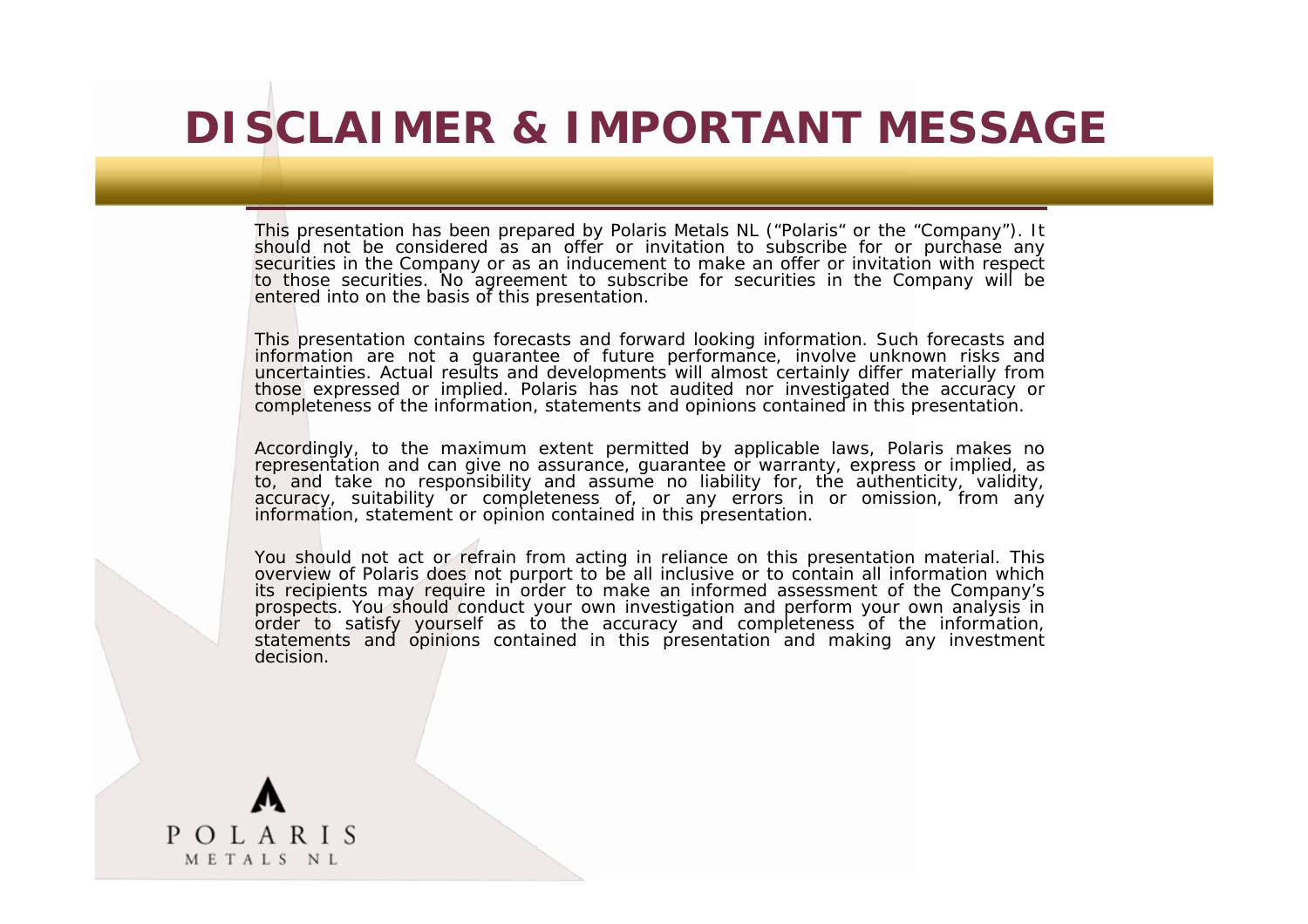## **Key Terms**

- 9 **All-scrip offer of 1 Mineral Resources Limited (MRL) share for every 12.5 Polaris shares**
- 9 **Equivalent terms for Polaris options**
- 9 **By recommended takeover, 50.1% minimum acceptance condition**
- 9 **Board Recommendation**
	- 9 **"Subject to the Independent Expert concluding that the offer is fair and reasonable to Polaris shareholders, the Directors unanimously recommend shareholders accept the offer, in the absence of a superior offer"**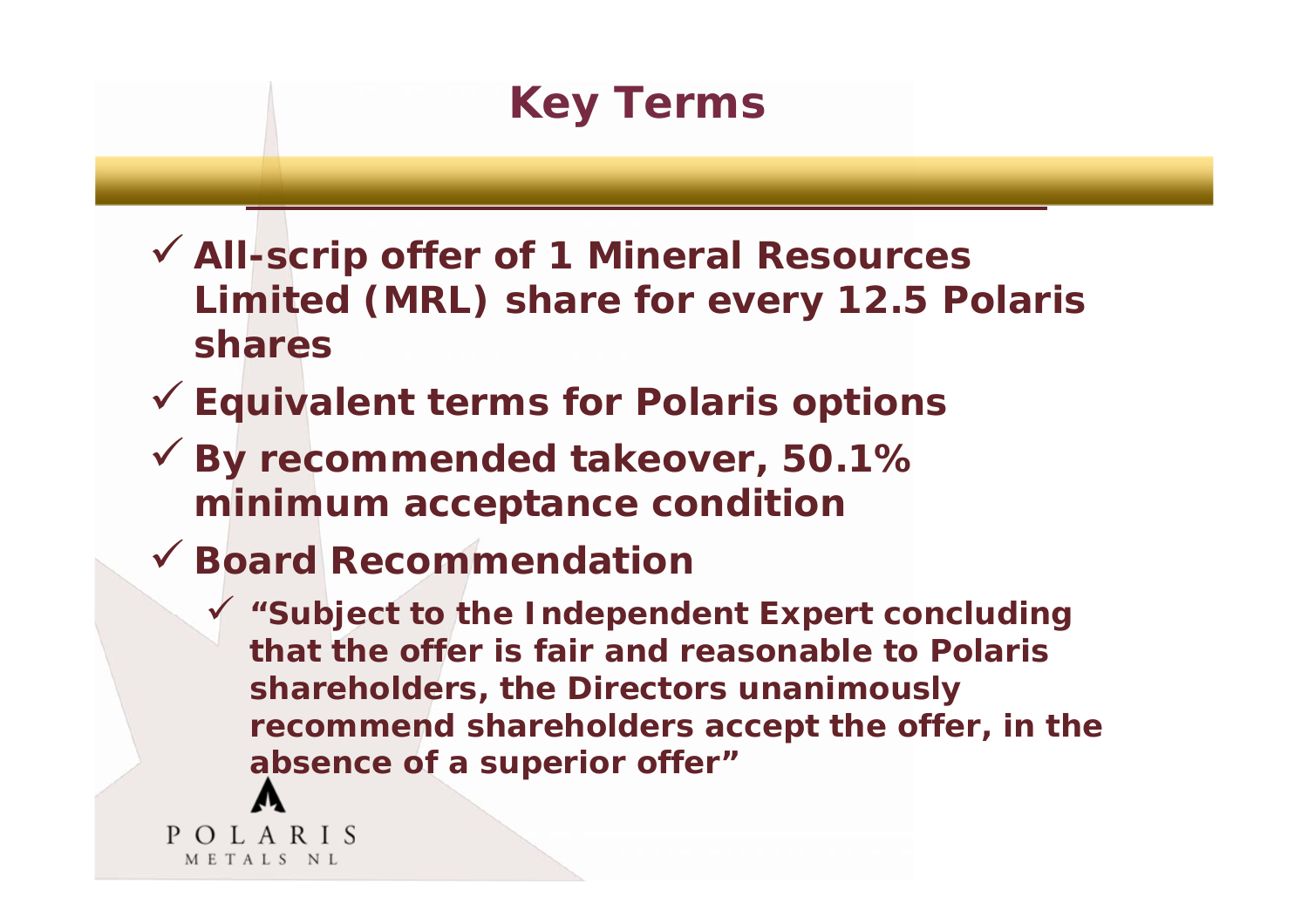## **Benefits to Polaris shareholders**

#### 9 **An attractive premium**

9 **42% premium on basis of 1-month VWAP\***

#### 9 **Few conditions**

POLARIS METALS NL

9 **50.1% acceptance, no MAC, prescribed occurrences**

#### 9 **Enhanced financial strength**

9 **Combined market capitalisation of \$651m\* with no debt**

#### 9 **Project and commodity diversification**

9 **Benefit from MRL's portfolio of iron** *and* **manganese projects**

#### 9 **Continuing exposure to Polaris assets**

*\* Market data as at close of business on 14 August 2009, being the last trading day prior to the trading halt in Polaris shares. Assumes 100% acceptance of share offer.*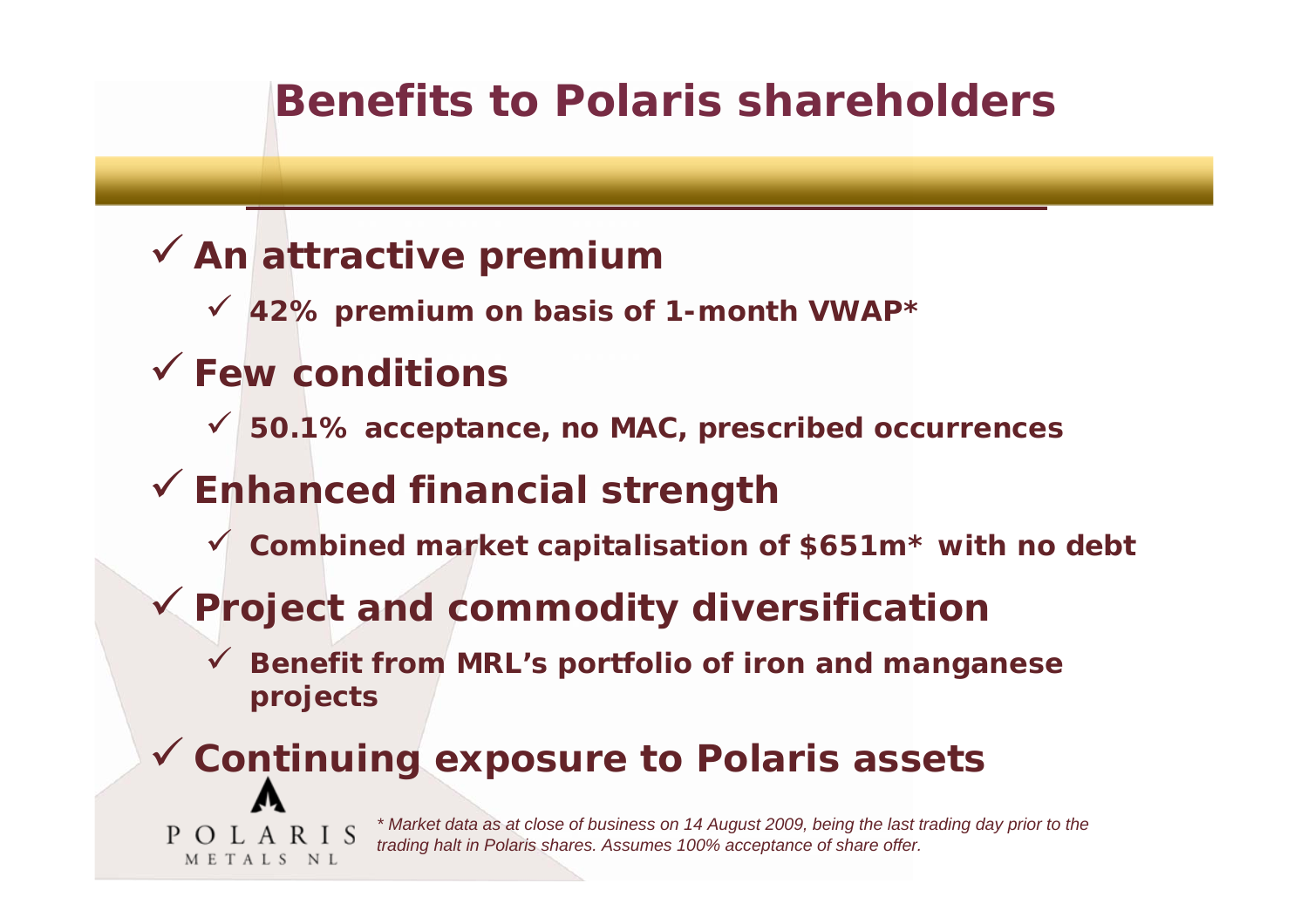#### **Attractive Premium**



P  $\Omega$  $L A$ S METALS NL

*\* Market data for Polaris and MRL shares as at close of business on 14 August 2009, being the last trading day prior to the trading halt in Polaris shares. The implied offer premium is not fixed. As the offer price comprises MRL shares, the implied offer price will vary with the market price of MRL shares.*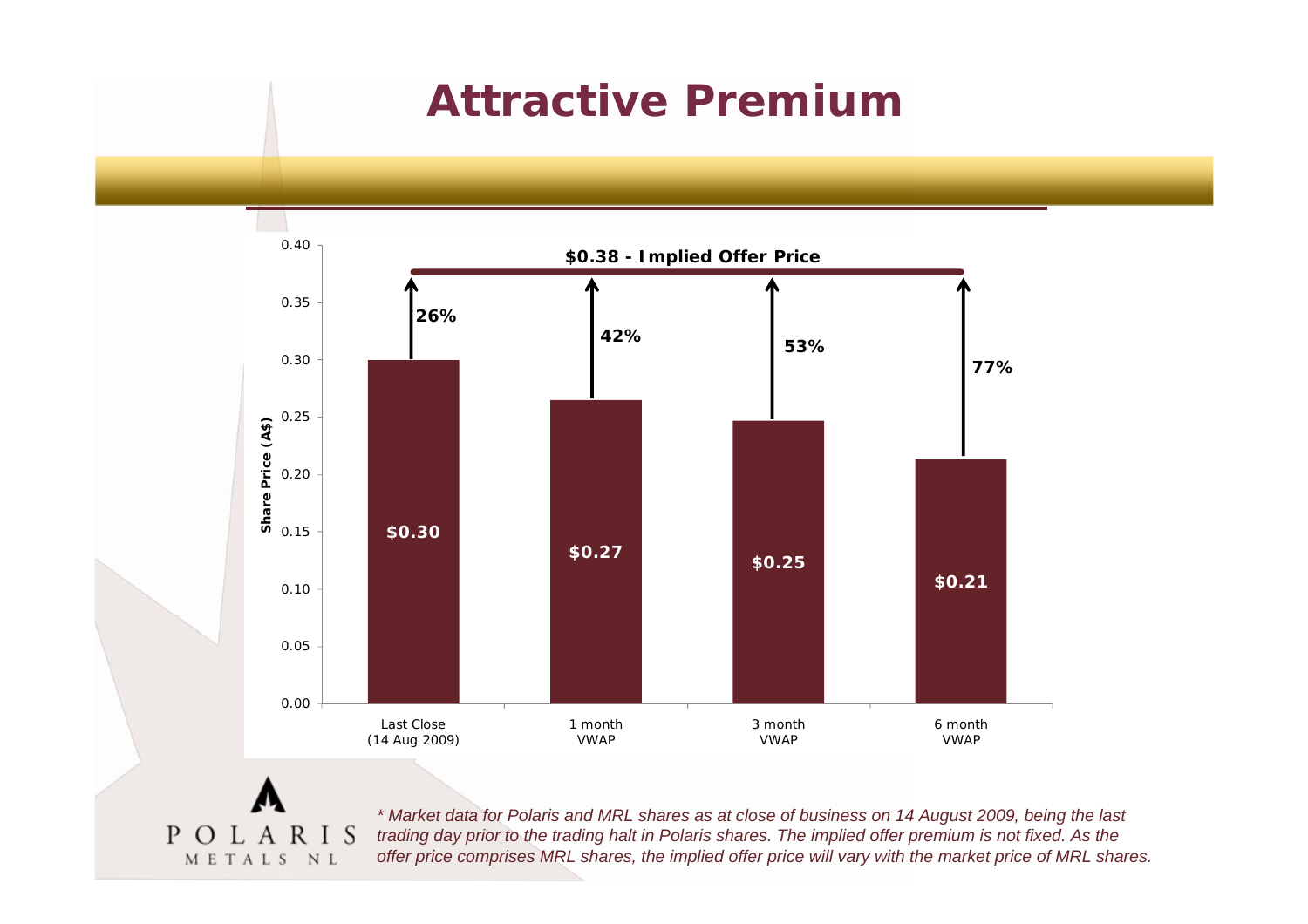## **Strategic Rationale**



A diversified commodities business with the potential to become the Yilgarn region's next iron ore producer

P L A R I S  $\Omega$ METALS NL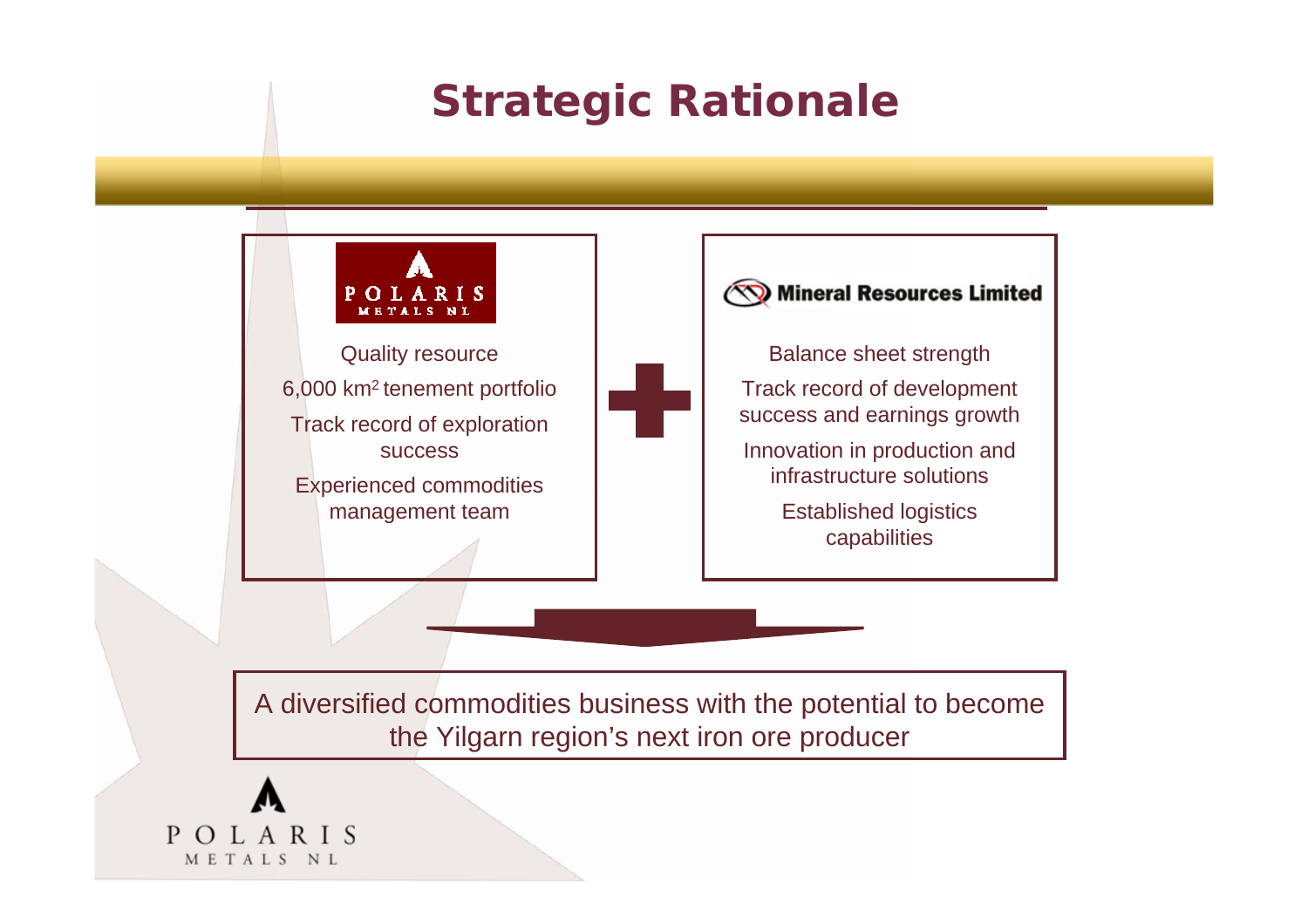#### **Strategic Partner Process**

9 **Exhaustive process involving Australian and international partners**

9 **Several proposals received for equity injection, partial funding and offtake**

#### 9 **MRL proposal was the best available**

- 9 **Superior value to shareholders, with ongoing upside**
- $\checkmark$  **MRL's strong balance sheet and processing expertise allows accelerated step-up to production in the Yilgarn – strengthening Polaris' infrastructure advantage**
- 9 **Avoids being bound to a single customer/partner – maintaining "corporate appeal" of assets**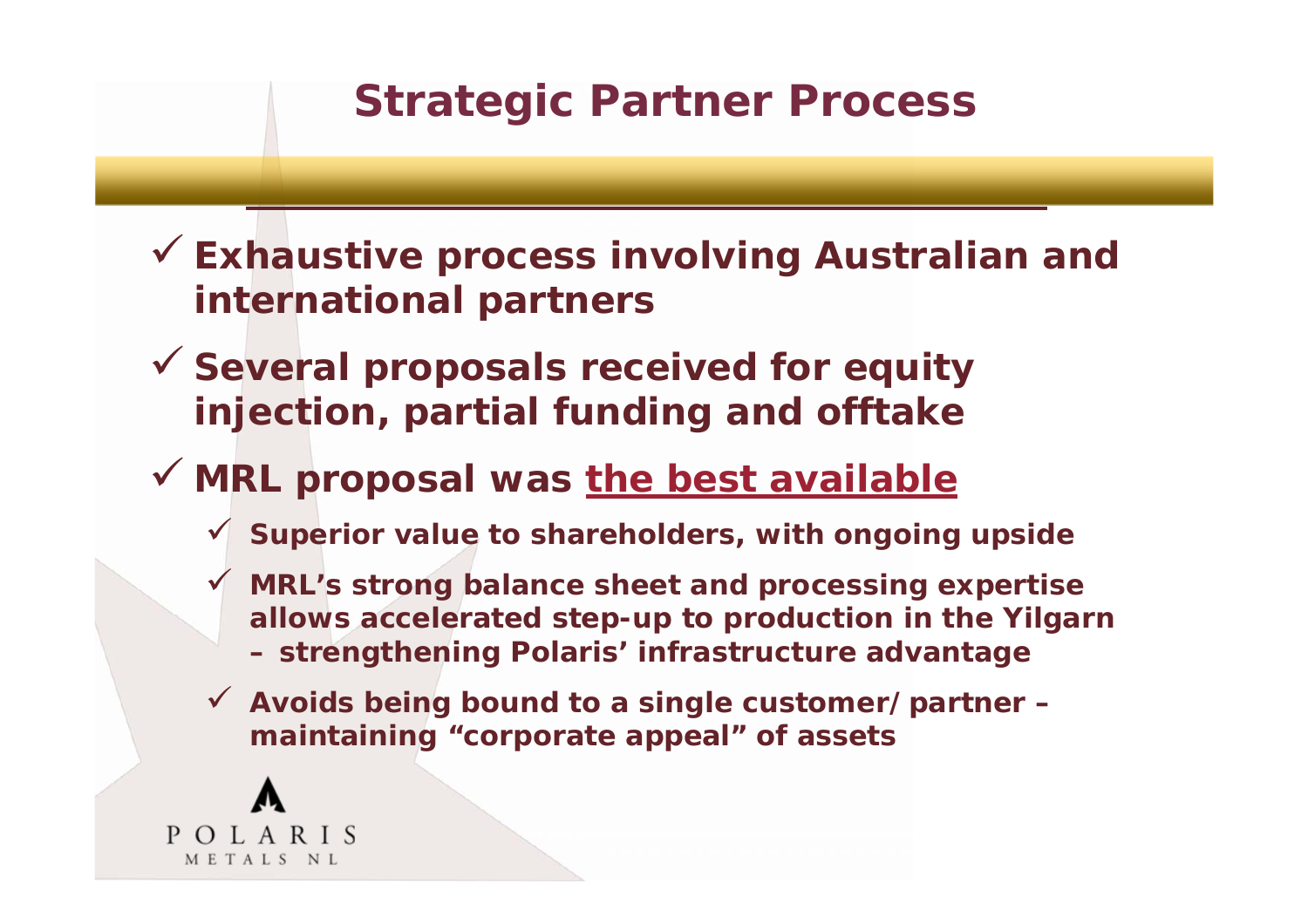## **An Exciting Future**

#### **Immediate Development Targets Poondano:MRL developing - potential cashflow FY10 Yilgarn Iron Ore Project: 100-150 Mt @ 57-59% Fe\*Stage 1 – Carina/Cha maeleon: 30-40 Mt\*Stage 2 – Bungalbin/J5/J4: 70-80Mt\* Upside p otential Polaris projects: Mayfield, Weelamurra MRL projects Diversified opportunities in Fe, Mn Polaris shareholders benefit through earnings from MRL's world class contracting business**

OLARIS

METALS NL

P.



*\*The potential quantity and grade of iron deposits reported is conceptual in nature and there has been insufficient exploration to define a Mineral Resource and it is uncertain if further exploration will result in the determination of a Mineral Resource.*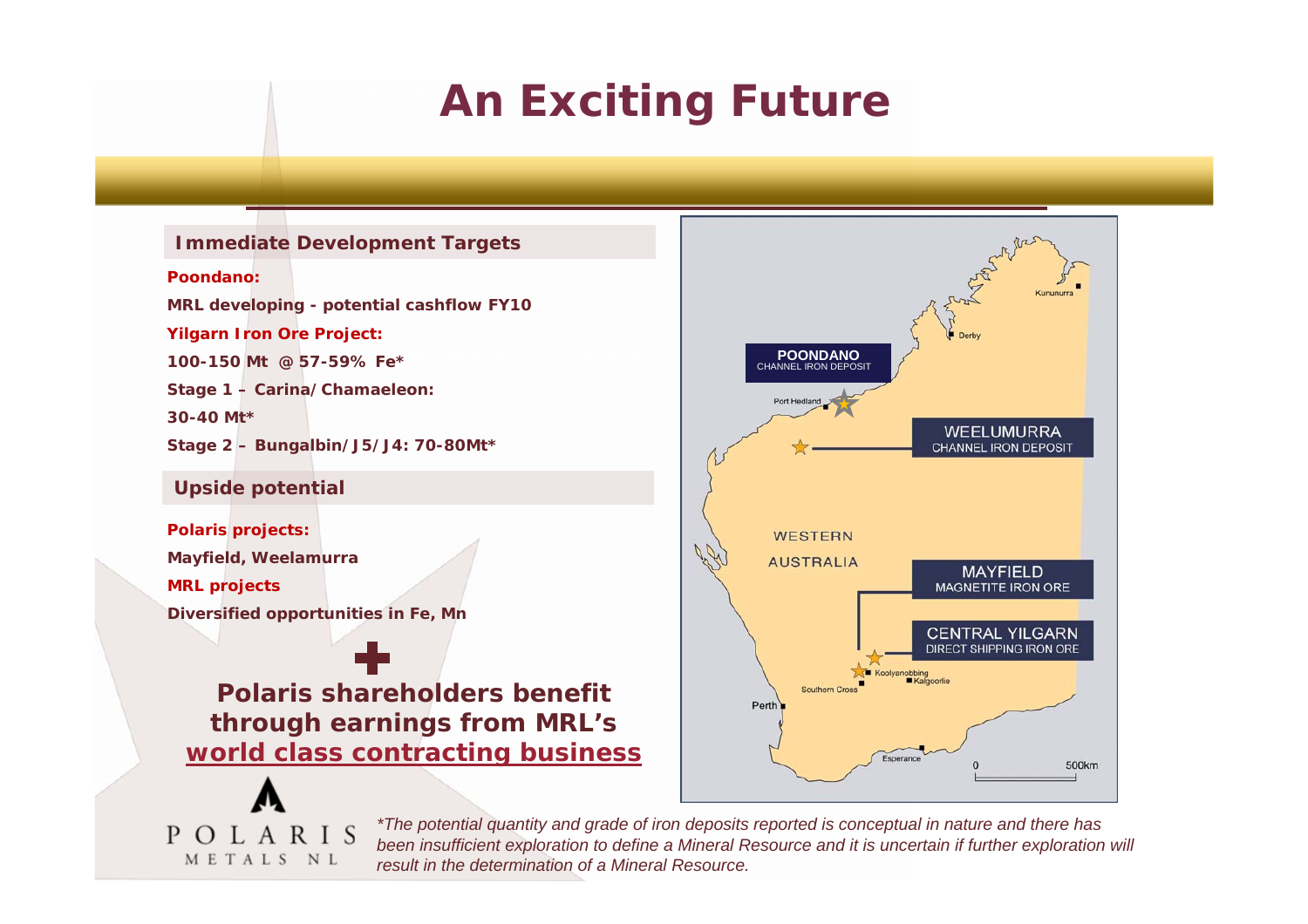### **Indicative Timetable**

| <b>Bid Announcement</b>   | <b>20 August 2009</b>      |
|---------------------------|----------------------------|
| <b>Bidder's Statement</b> | <b>Mid September 2009</b>  |
| <b>Target's Statement</b> | <b>Late September 2009</b> |
| <b>Close of Offer</b>     | Mid October 2009           |

*\* The dates in this timetable are indicative only and subject to change.*